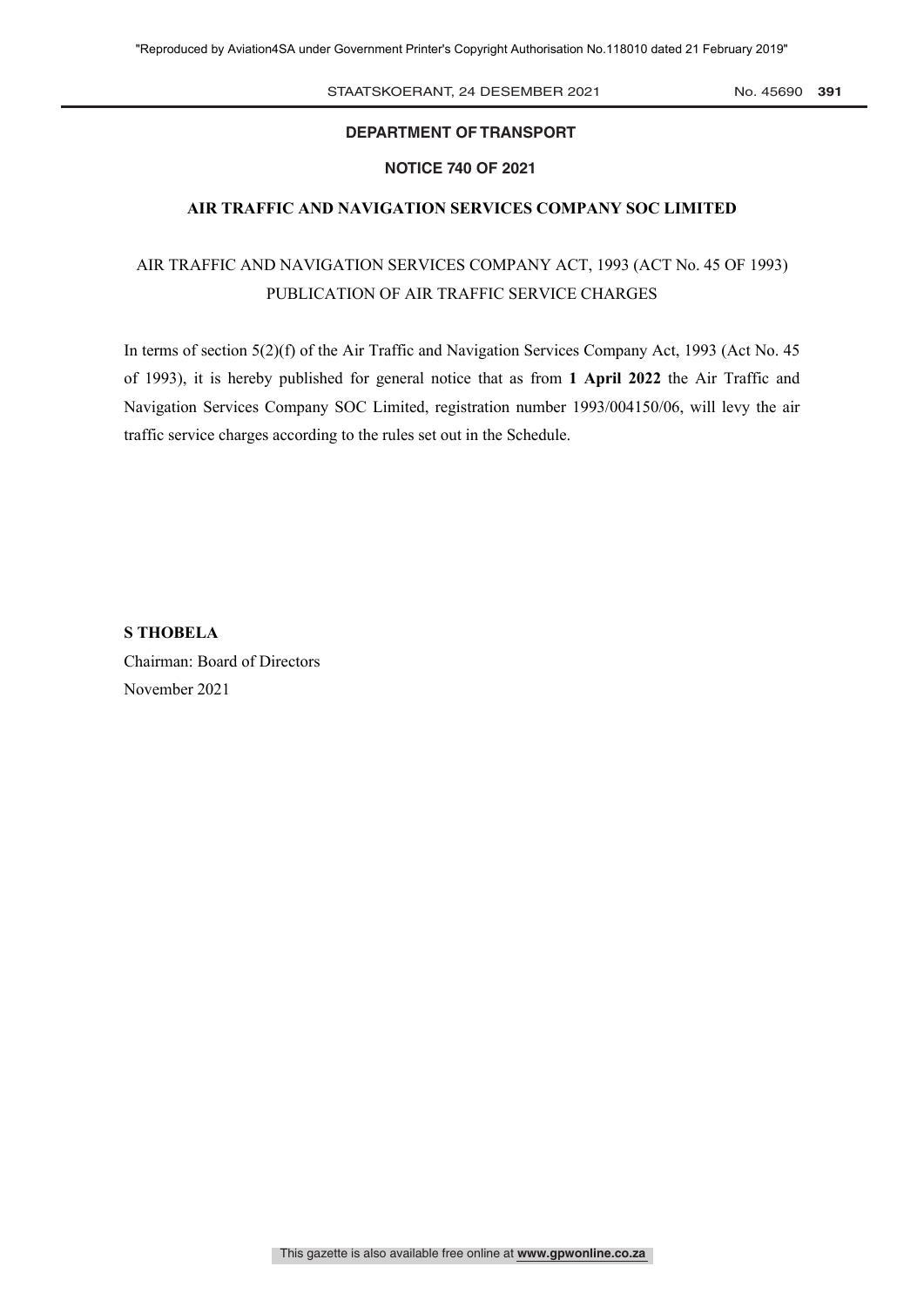#### **SCHEDULE**

#### **AIR TRAFFIC SERVICE CHARGES**

#### **1. Interpretation**

For the purposes of these Rules, unless the context indicates otherwise –

- (a) "ACSA" means Airports Company South Africa SOC Limited;
- (b) "ACSA airport" means a company airport as defined in section 1 of the Airports Company Act;
- (c) "ACSA TMA airspace" means TMA airspace associated with an ACSA airport, but in which may also be non-ACSA airports;
- (d) "AIC" means an Aeronautical Information Circular;
- (e) "AIP" means an Aeronautical Information Publication;
- (f) "aircraft" means any machine that can derive support in the atmosphere from the reactions of the air other than the reactions of the air against the surface of the earth, and includes any non-type certificated aircraft;
- (g) "airport" means an aerodrome as defined in section 1 of the Civil Aviation Act, 2009 (Act No. 13 of 2009), and includes an ACSA airport;
- (h) "Airports Company Act" means the Airports Company Act, 1993 (Act No. 44 of 1993), as amended;
- (i) "air traffic control unit" means an aerodrome control tower, an approach control office or an area control centre or a combination thereof;
- (j) "Air Traffic Management (ATM) services" includes without limitation
	- (i) airspace organization and management services;
	- (ii) information management services;
	- (iii) alerting services;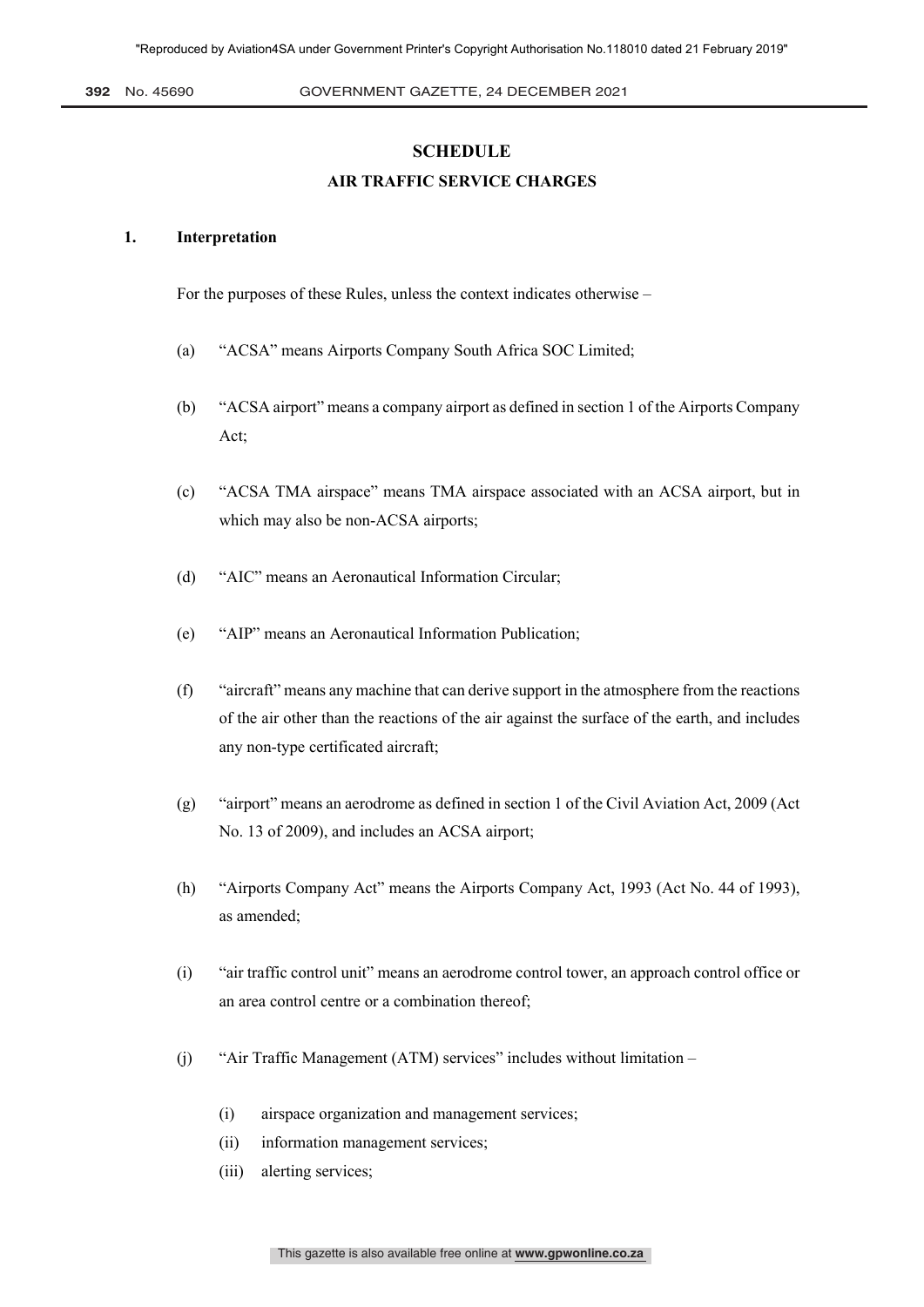- (iv) advisory services;
- (v) conflict management services;
- (vi) traffic synchronization services;
- (vii) flight information services; and
- (viii) demand and capacity balancing services;
- (k) "air traffic service charge" means an amount levied by the Company on the operator of an aircraft in connection with the provision of air traffic services to that operator;
- (l) "air traffic service reporting office" means an air traffic service unit established for the purpose of receiving reports concerning air traffic services and flight plans submitted before the departure of an aircraft from an aerodrome;
- (m) "air traffic service unit" means an air traffic control unit, flight information centre or air traffic service reporting office;
- (n) "alerting service" means a service provided to notify the appropriate organizations regarding aircraft in need of search and rescue aid and to assist such organizations as appropriate;
- (o) "area (*en route*) airspace" means airspace that excludes
	- (i) aerodrome airspace;
	- (ii) TMA airspace; and
	- (iii) FIS-only airspace, when the Company has determined its dimensions;
- (p) "ATM" means Air Traffic Management;
- (q) "BSC" means business sustaining cost;
- (r) "Civil Aviation Regulations" means the Civil Aviation Regulations, 2011, as amended;
- (s) "Company" means Air Traffic and Navigation Services Company SOC Limited;
- (t) "Company representative" means a person designated by the Company for the purposes of these Rules;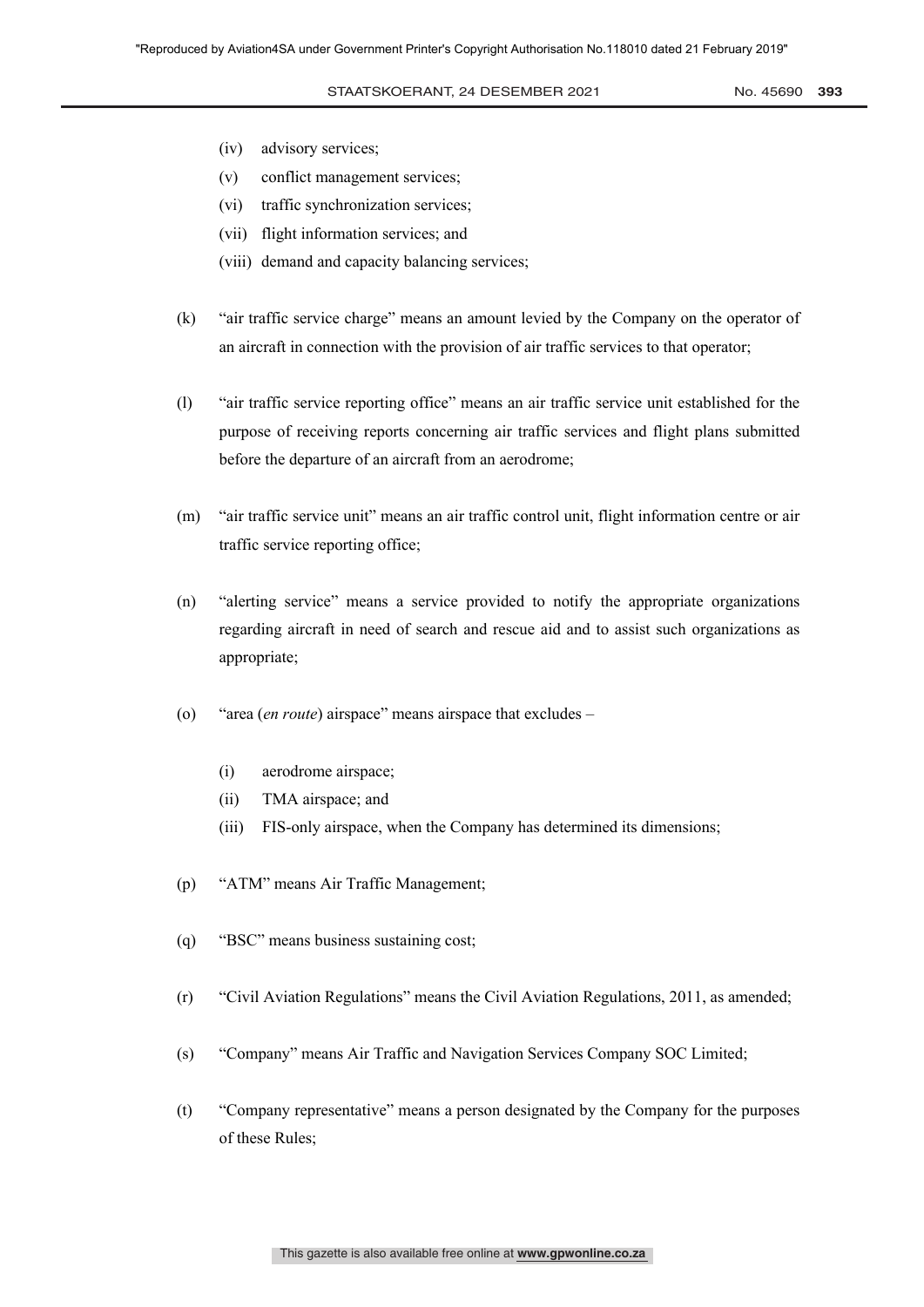- (u) "d" means flight distance;
- (v) "FAOR" means OR Tambo International Airport;
- (w) "FAKN" means Kruger Mpumalanga International Airport;
- (x) "FARB" means Richards Bay Airport;
- (y) "FC" means fixed cost;
- (z) "FIS-only airspace" means airspace in which flight information services are provided exclusively;
- (aa) "flight" means from the moment an aircraft commences its take-off until the moment it completes its next landing;
- (bb) "flight information centre" means an air traffic service unit established to provide flight information services and alerting services;
- (cc) "flight information service" means a service provided for the purpose of giving advice and information useful for the safe and efficient conduct of flights;
- (dd) "flight plan" means specified information provided to air traffic service units relative to an intended movement of an aircraft;
- (ee) "gateway" means the point of entry into or exit from the South African flight information region;
- (ff) "Maximum Certificated Mass" means the maximum permissible mass shown in the aircraft flight manual or other document associated with the certificate of airworthiness at which an aircraft may commence its take-off under standard atmospheric conditions at sea level;
- (gg) "MCM" means Maximum Certificated Mass;
- (hh) "movement" means a flight, or a portion of a flight, through any aerodrome airspace, TMA airspace or area (*en route*) airspace;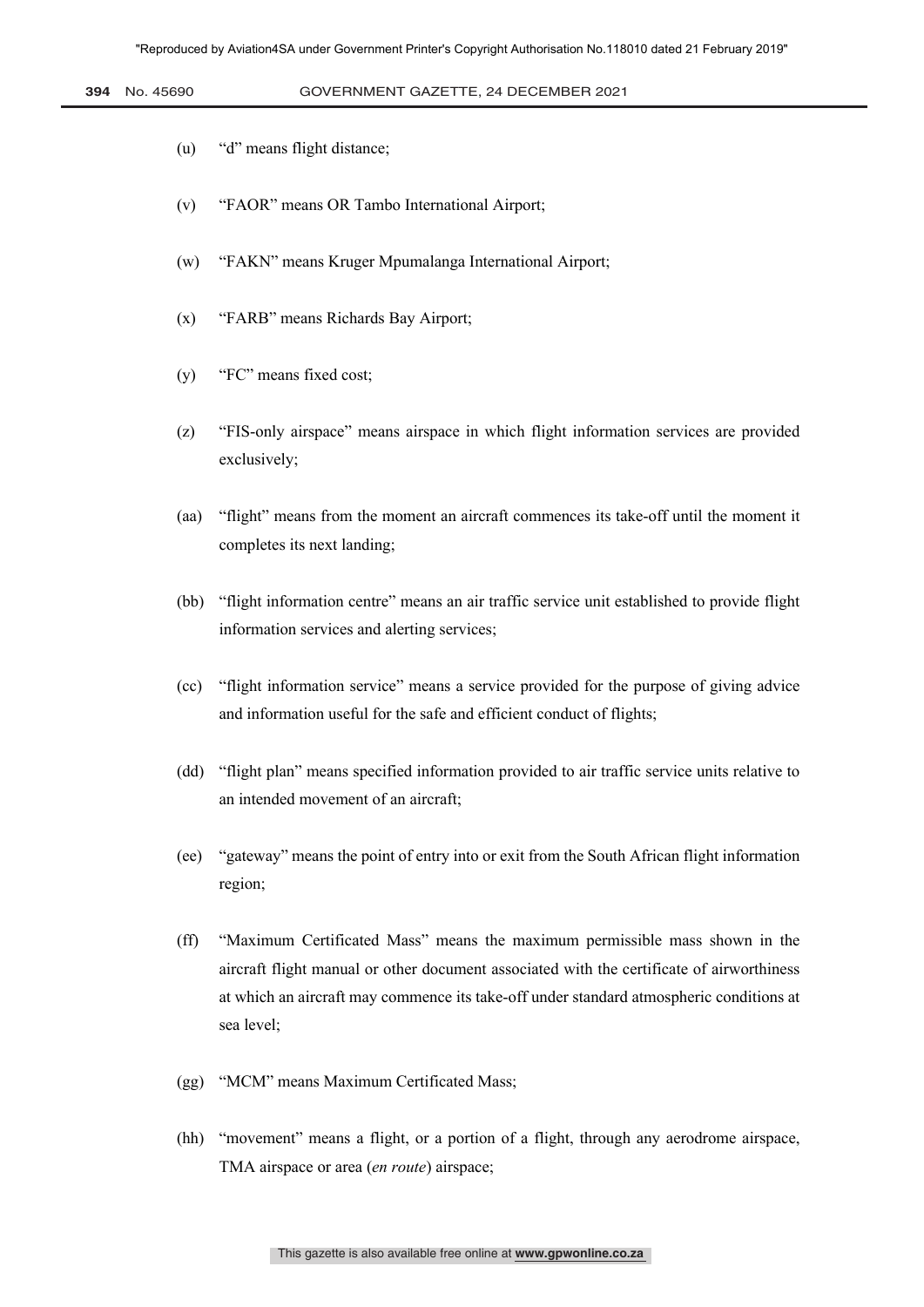# STAATSKOERANT, 24 Desember 2021 No. 45690 **395** 5

- (ii) "non-type certificated aircraft" means any aircraft that does not qualify for the issue of a certificate of airworthiness in terms of Part 21 of the Civil Aviation Regulations and includes any type certificated aircraft that has been scrapped, of which the original identification plate has been removed and returned to the applicable aviation authority and is rebuild as a full-scale replica;
- (ii) "NOTAM" means a Notice to Airmen;
- (kk) "operator" means a person or legal entity, holding a valid licence and operating certificate or equivalent thereof authorising such person or entity to conduct scheduled, nonscheduled or general air services, and includes –
	- (i) a licensee as defined in section 1 of the Air Services Licensing Act, 1990 (Act No. 115 of 1990), as amended, or a licensee as defined in section 1 of the International Air Services Act, 1993 (Act No. 60 of 1993), as amended;
	- (ii) any airline of another State which operates a scheduled international public air transport service in terms of an air transport service agreement as contemplated in section 35(1) of the International Air Services Act, 1993, as amended, or a permit holder as defined in section 1 of the said Act;
	- (iii) the registered owner of such aircraft; and
	- (iv) any person or legal entity who uses an aircraft on behalf of an operator;
- (ll) "registered owner", in relation to an aircraft, means the person in whose name such aircraft is registered, and includes any person who is or has been acting as agent in South Africa for a foreign owner, or any person by whom the aircraft is hired at the time;
- (mm) "Regulating Committee" means the Regulating Committee established by section 11 of the Airports Company Act;
- (nn) "South African flight information region" means the geographical area consisting of the flight information regions of Johannesburg, Cape Town and Johannesburg Oceanic;
- (oo) "South African Maritime and Aeronautical Search and Rescue Act" means the South African Maritime and Aeronautical Search and Rescue Act, 2002 (Act No. 44 of 2002);
- (pp) "Standard Terms and Conditions" are the terms and conditions of payment set out on the invoice;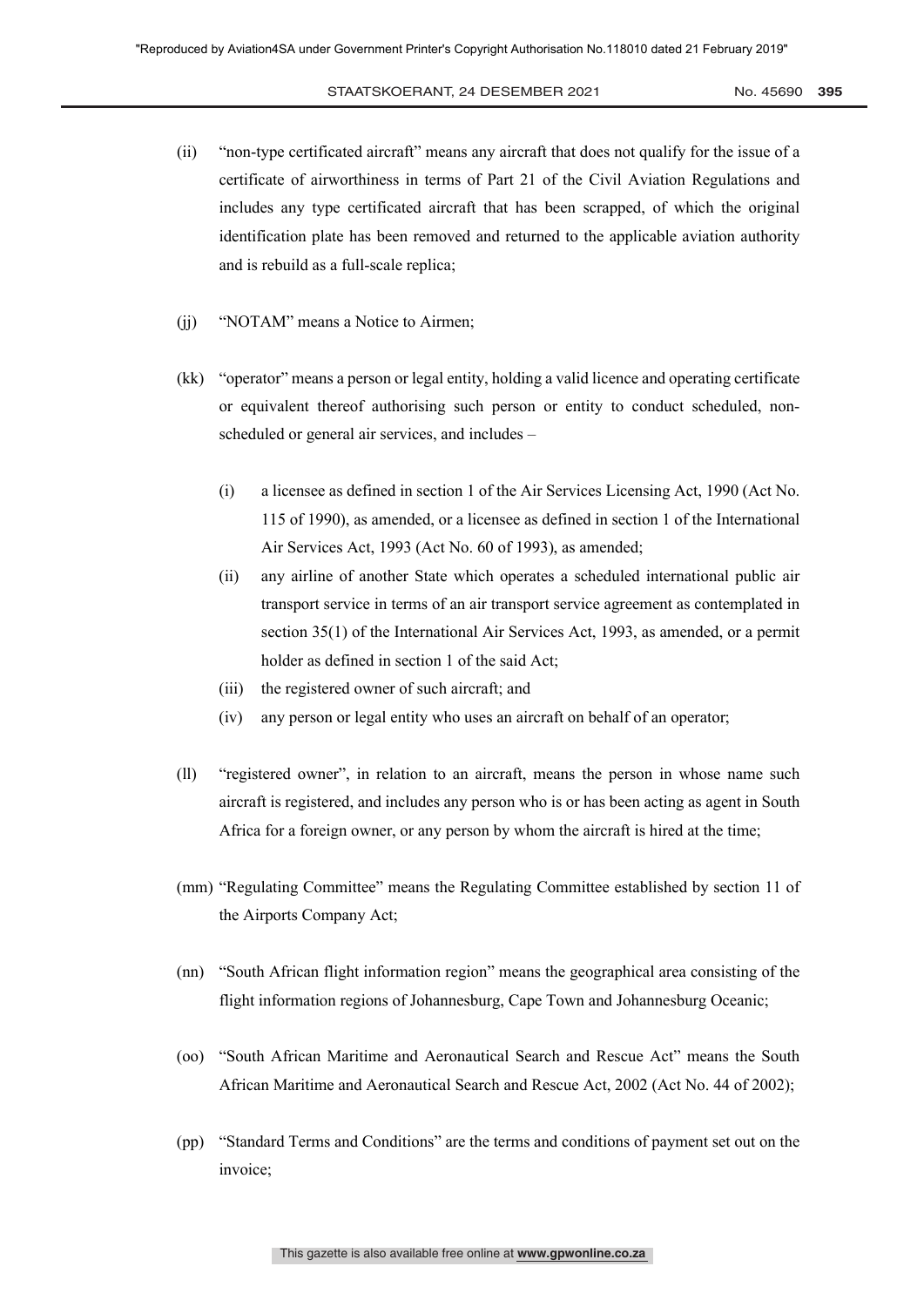- (qq) "state aircraft" means aircraft used in military, customs and police services;
- (rr) "terminal control area" means a control area normally established at the confluence of air traffic service routes in the vicinity of one or more ACSA airports as published in an AIP, AIC or NOTAM and designated as a terminal control area;
- (ss) "TMA" means terminal control area; and
- (tt) "VC" means variable cost.

#### **2. Right to levy air traffic service charges**

The Company is entitled to levy the air traffic service charges by virtue of a permission issued by the Regulating Committee on 6 August 2018 for the period from 1 April 2019 to 31 March 2023 in terms of section 11(5) of the Air Traffic and Navigation Services Company Act, 1993.

#### **3. Air traffic service charges**

- 3.1 There are three air traffic service charges:
	- (a) An Aerodrome Charge, payable for ATM services, specific to aerodrome airspace and maneuvering area, provided by the Company in respect of a flight that takes off from or lands at an ACSA airport;
	- (b) a TMA Access Charge, payable for ATM services, specific to terminal airspace, provided by the Company in respect of a flight that departs from or arrives at ACSA TMA airspace, where the airport of origin or destination is within that ACSA TMA airspace;
	- (c) an Area Charge, payable for ATM services specific to area (*en route*) airspace provided by the Company in respect of a flight undertaken within a flight information region established by the Commissioner for Civil Aviation in terms of the Civil Aviation Regulations.

## **4. Cost components**

4.1 Charges consist of the following cost components: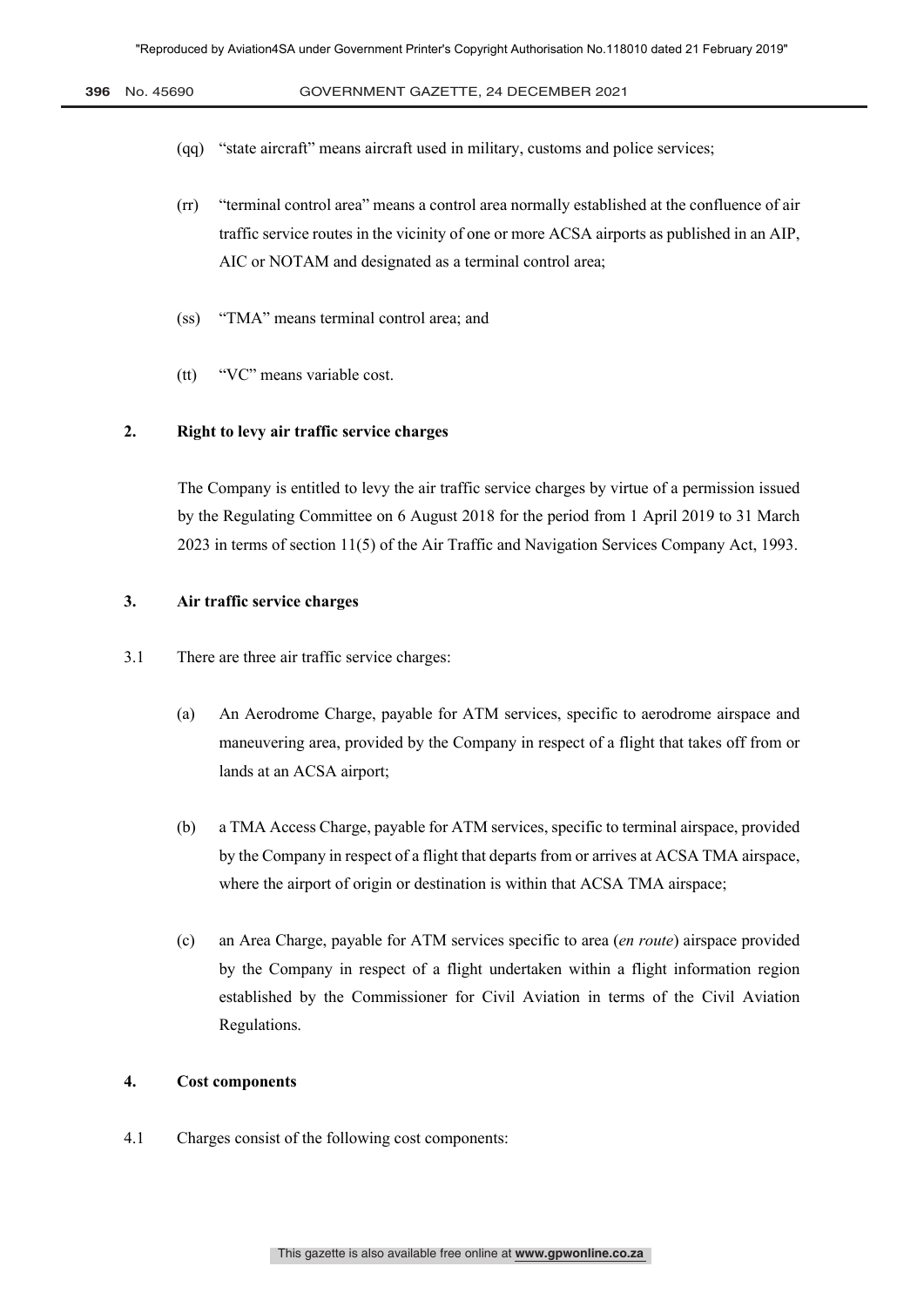#### STAATSKOERANT, 24 DESEMBER 2021 No. 45690 397

- (a) A variable cost component (VC);
- (b) a business sustaining cost component (BSC); and
- (c) a fixed cost component (FC).
- 4.2 VCs are treated as follows:
	- (a) VCs are charged for each flight undertaken at a standard rate per movement;
	- (b) VCs are the same for Aerodrome Charges, TMA Access Charges and Area Charges.
- 4.3 BSCs are treated as follows:
	- (a) BSCs are charged for each movement undertaken in relation to the MCM of an aircraft;
	- (b) BSCs are the same for Aerodrome Charges, TMA Access Charges and Area Charges.
- 4.4 FCs are treated as follows:
	- (a) FCs are charged for each movement undertaken in relation to the MCM of an aircraft, and for Area Charges, also in relation to d within Company managed airspace;
	- (b) Aerodrome Charges, TMA Access Charges and Area Charges each have a unique FC.

#### **5. Independent variables**

For purposes of charging, the independent variables of the tariff formulas set out in the Appendix are the following:

- (a) Published MCM expressed in kilograms;
- (b) "d", measured on the basis of the great circle distance in nautical miles (rounded to the nearest nautical mile) along that portion of the flight path of an aircraft, which is within the boundaries of the South African flight information region, from the take-off airport or gateway to the landing airport or gateway. It excludes distance flown in the ACSA TMA airspace above the take-off or landing airport or the TMA airspace above FAKN or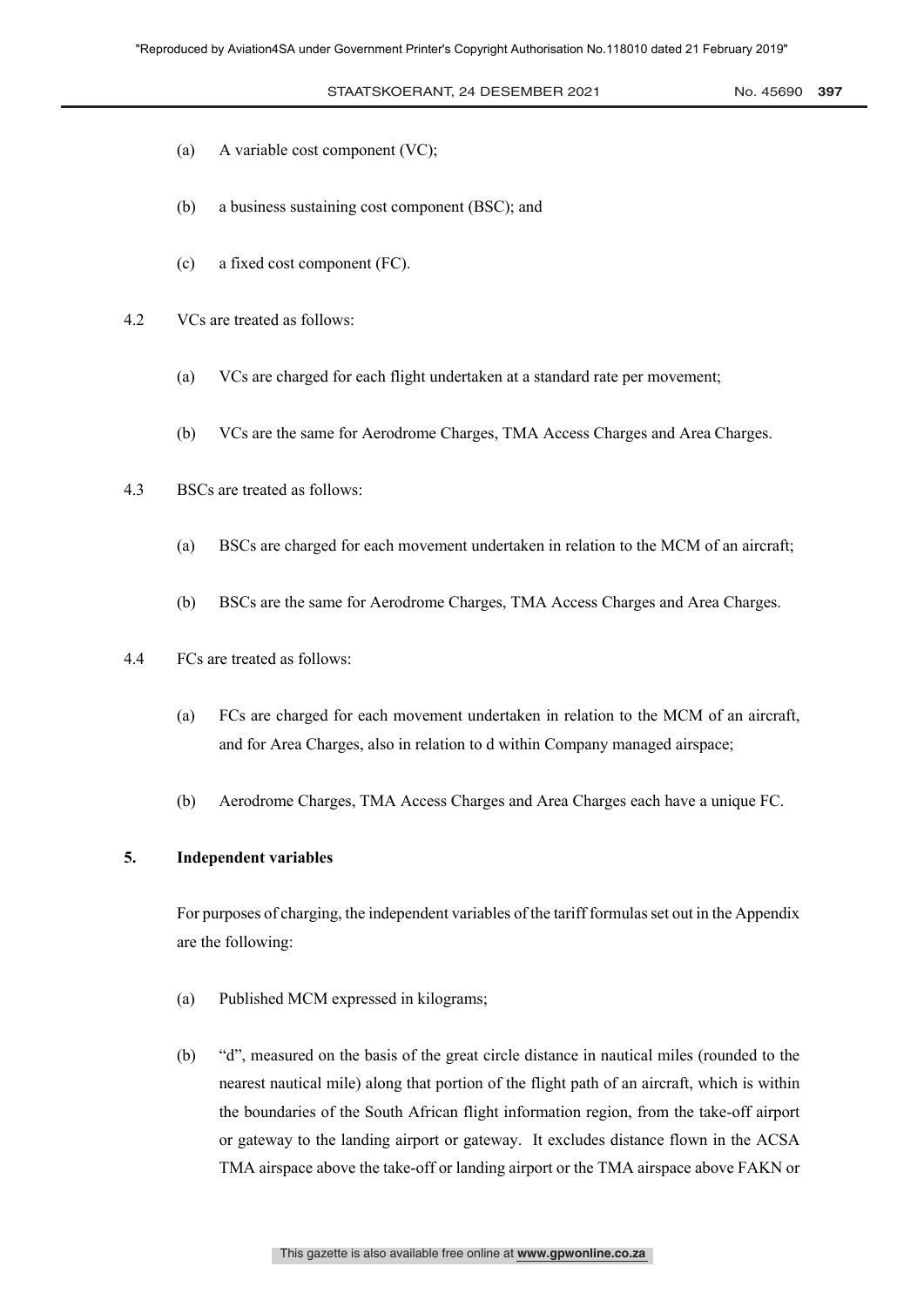**398** No. 45690 GOVERNMENT GAZETTE, 24 December 2021 8

FARB, which TMA airspace is for charging purposes a radius of 35 nautical miles around the airport, irrespective of the actual radius.

#### **6. Mass categories**

- 6.1 Subject to the exceptions described in rules 6.2 and 6.3 below, the following aircraft mass categories apply:
	- (a) Aircraft with a MCM of 15 000 kilograms or less are charged as follows:
		- (i) VC per movement;
		- (ii) BSC based on MCM; and
		- (iii) FC based on MCM, and for Area Charge, also based on d, but no Area Charge is levied if d equals zero;
	- (b) aircraft with a MCM of more than 15 000 kilograms are charged as follows:
		- (i) VC per movement;
		- (ii) BSC based on the square root of MCM; and
		- (iii) FC based on the square root of MCM, and for Area Charge, also based on d, but no Area Charge is levied if d equals zero.
- 6.2 Charges for aircraft with a MCM of 5 000 kilograms or less are zero-rated with respect to
	- (a) Area Charges; and
	- (b) Aerodrome Charges or TMA Access Charges at ACSA airports or ACSA TMA airspace other than FAOR subject to the operators of such aircraft adhering to operating procedures around non-FAOR airports as the Company may establish from time to time.
- 6.3 For aircraft with a MCM of 5 000 kilograms or less at FAOR, the FC components that would otherwise have applied, are replaced with –
	- (a) a minimum FC in the calculation of the Aerodrome Charge; and
	- (b) a minimum FC in the calculation of the TMA Access Charge.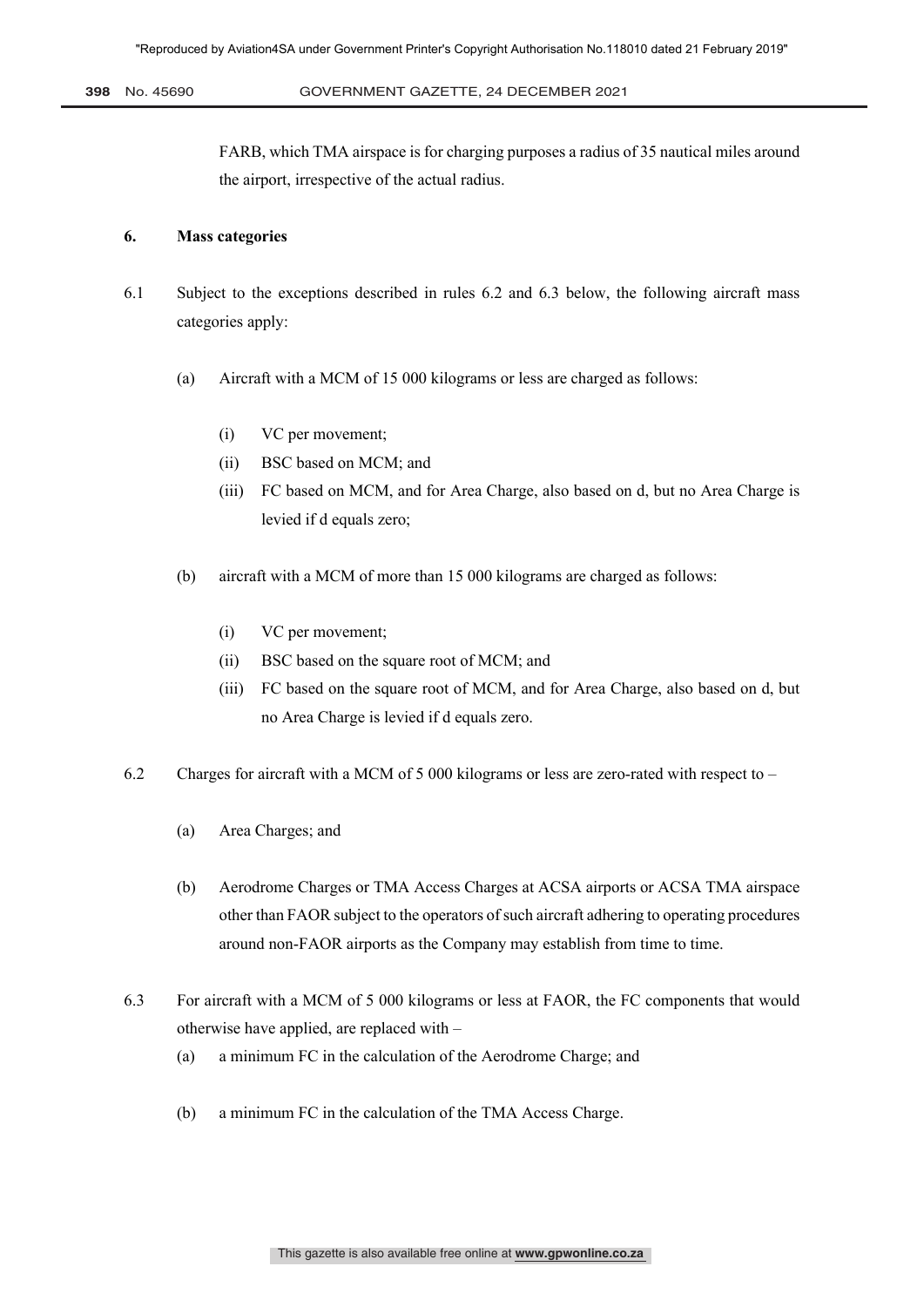#### **7. Formulas and coefficients**

Subject to these Rules, the tariff formulas and tariff coefficients are set out in the Appendix attached.

#### **8. Payment of air traffic service charges and security deposits**

- 8.1 Any document produced by the Company on which it is recorded that an ATM service was provided is deemed to be sufficient evidence that the ATM service was indeed provided.
- 8.2 The operator of an aircraft which is engaged in a flight in respect of which the operator is liable to pay an air traffic service charge in terms of these Rules and in the case where the flight –
	- (a) terminates at an ACSA airport, must pay the air traffic service charge to the Company representative at that ACSA airport before that aircraft is to take off from that ACSA airport;
	- (b) commences at an ACSA airport and terminates at an airport other than an ACSA airport, must pay the air traffic service charge to the Company representative at that ACSA airport before that aircraft is to take off from that ACSA airport;
	- (c) commences and terminates at airports other than ACSA airports, must pay the air traffic service charge to the Company within 30 days of receipt of an invoice from the Company in respect of the air traffic service charge,

unless the operator has previously entered into an agreement with the Company for payment.

- 8.3 The operator of an aircraft shall
	- (a) deposit with the Company an amount, or
	- (b) provide the Company with a letter of guarantee by a financial institution in a format acceptable to the Company that an amount has been set aside,

as security against the risk of default on payment.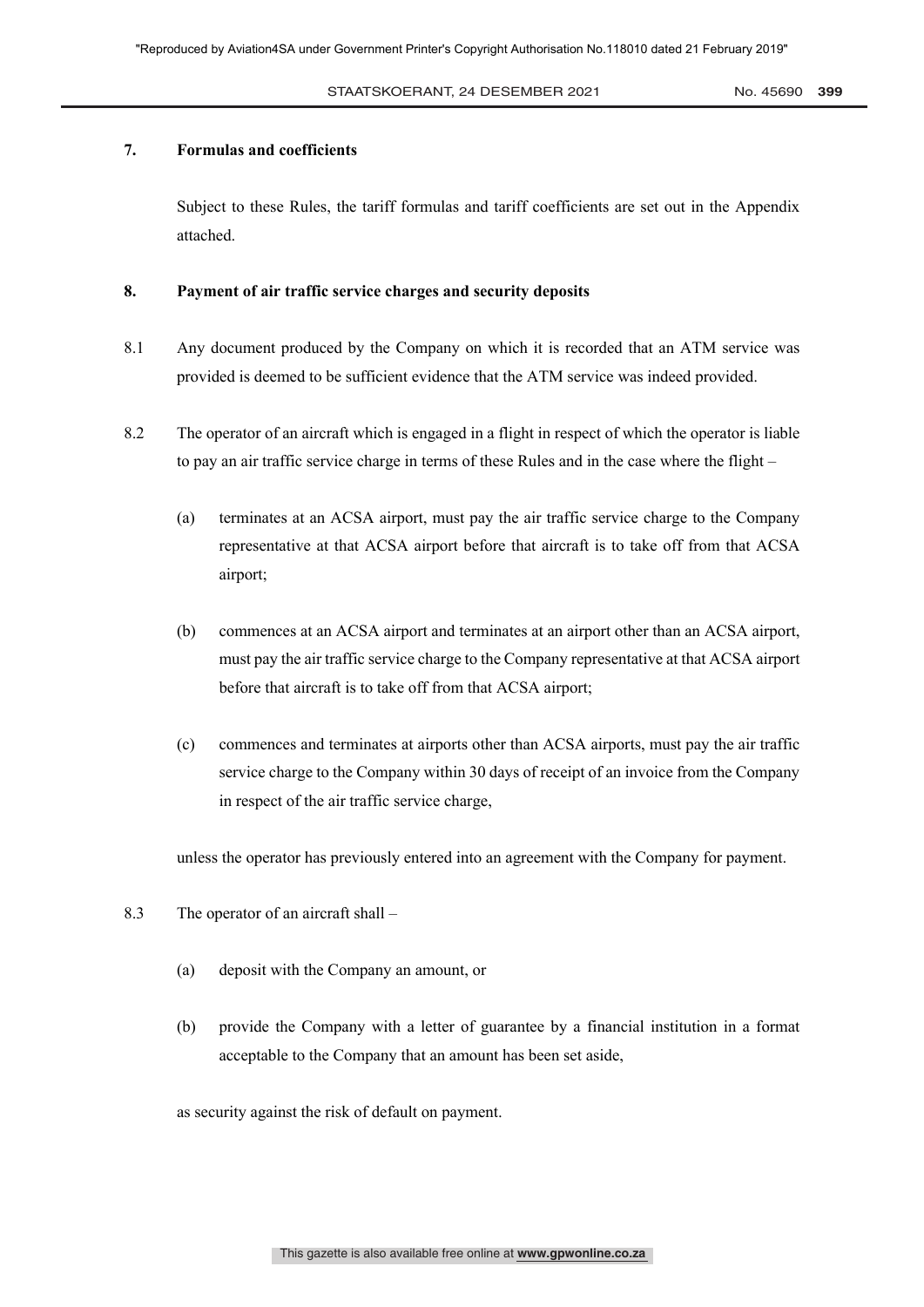- 8.4 The Company shall determine the amount referred to in section 8.3 with reference to the actual or expected invoices of an operator, which amount shall be limited to the maximum amount of two months' invoicing.
- 8.5 The Company may annually revise, and an operator may annually apply for a revision of the amount in section 8.3, with reference to actual or expected invoicing.
- 8.6 No interest is payable by the Company on any deposit or letter of guarantee held by it in terms of these Rules.
- 8.7 The Company may charge interest on an outstanding invoice as provided for in the Standard Terms and Conditions.
- 8.8 The Company is not obliged to withdraw, modify or reissue an invoice after six months from the date of the invoice.

#### **9. General rules, exemptions and exceptions**

- 9.1 The tariffs set out in these Rules, including the Appendix, are exclusive of Value-Added Tax and are therefore subject to the appropriate rate applicable to any specific tariff.
- 9.2 Air traffic service charges are payable by the operator of an aircraft to the Company.
- 9.3 Air traffic service charges are payable in respect of South African and foreign state aircraft, unless other provision has been made by means of an agreement with the Company.
- 9.4 Air traffic service charges are payable in respect of helicopters, except at FAOR where no TMA Access Charge is levied.
- 9.5 No air traffic service charge is payable in respect of an aircraft engaged in any flight for the calibration of any air navigation infrastructure.
- 9.6 Air traffic service charges are payable in respect of an aircraft engaged in emergency medical service operations, unless exempted on a case-by-case basis by means of an agreement with the Company.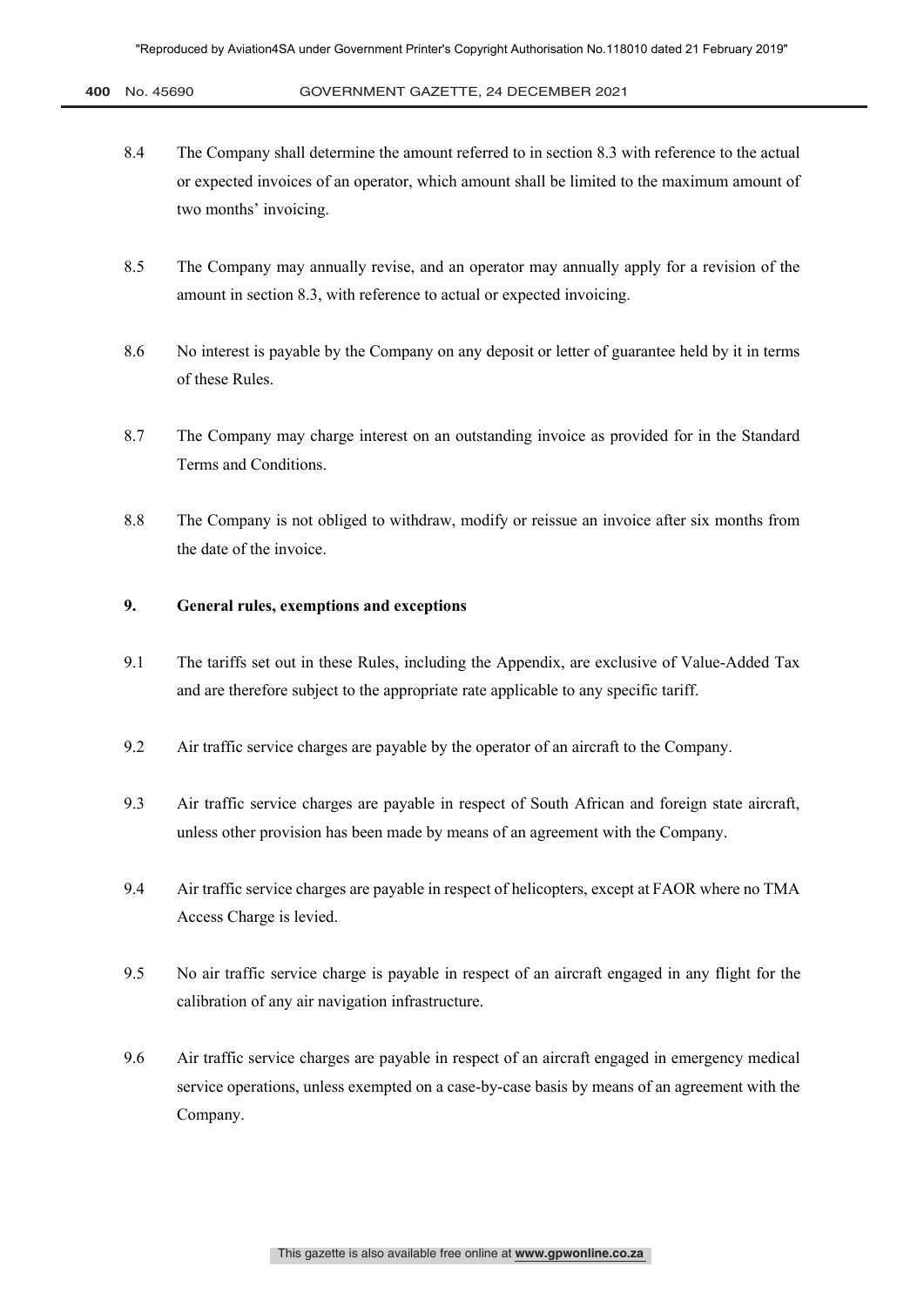- 9.7 Subject to rule 9.9 below, no air traffic service charge is payable in respect of an aircraft requisitioned for and engaged in search and rescue operations in terms of the South African Maritime and Aeronautical Search and Rescue Act.
- 9.8 Air traffic service charges are payable in respect of an aircraft engaged in search and rescue operations, which aircraft has not been requisitioned in terms of the South African Maritime and Aeronautical Search and Rescue Act, unless exempted on a case-by-case basis by means of an agreement with the Company.
- 9.9 Search mission co-ordination services are payable by the relevant authority or any operator at a rate of **R1,671,19** per hour or part thereof, where these services fall outside of the normal scope of alerting services and assistance to agencies involved in search and rescue operations, in particular where services are activated due to negligence in canceling service requests.
- 9.10 (a) Aerodrome Charges and TMA Access Charges are payable in respect of Aerodrome and TMA Access movements solely for the purpose of air crew training at a discount of 70% of the applicable standard Aerodrome Charge or standard TMA Access Charge.
	- (b) Training movements attract charges as follows:
		- (i) An Aerodrome Charge is levied for each training movement upon take-off and upon landing from or at an ACSA airport, discounted as described in rule 9.10(a) above;
		- (ii) for a training movement that does not exit the aerodrome airspace, one Aerodrome Charge is levied for each circuit flown, discounted as described in rule 9.10(a) above; and
		- (iii) for a training movement that exits the aerodrome airspace into TMA airspace, rule  $9.10(b)(i)$  above applies for each take-off and each landing, and a TMA Access Charge is levied for each circuit flown within the TMA airspace.
	- (c) For the purposes of this rule, the words "take-off" and "landing" are construed to include the use of ATM services required for take-off and landing.
- 9.11 For oceanic flights over the Indian Ocean or the Atlantic Ocean within the South African flight information region, including those to and from Antarctica, the FC component of the Area Charge is 50% of the standard Area Charge.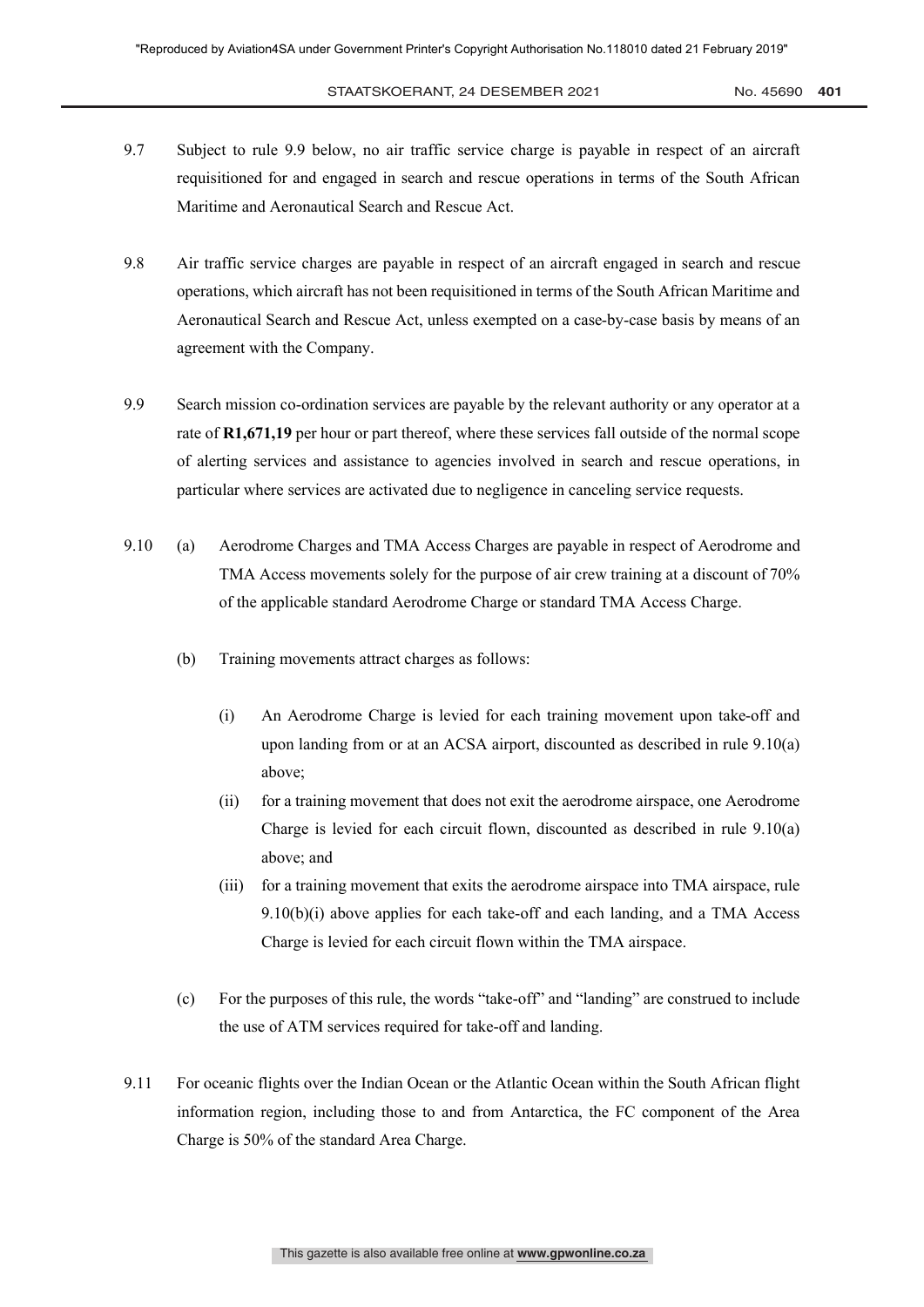- 9.12 Extended air traffic service charges at a rate of **R3,342,38** per hour or part thereof, are payable by an operator for the extension of existing air traffic services beyond the normal negotiated and planned service amendments as documented in the Integrated Aeronautical Information Package (IAIP).
- 9.13 No Area Charge is payable in respect of any aircraft engaged in a flight that takes off and lands at the same airport.
- 9.14 The Company reserves the right to exempt the operator of an aircraft from payment of, or discount, any of the air traffic service charges if the Company is satisfied that the application of these Rules would amount to an unfair repetition of the same charge.

#### **10. Withholding of services**

The Company may withhold services –

- (a) until such time that the operator provides evidence to the Company that the deposit or guarantee referred to in section 8.3 has been provided, or
- (b) if the operator has failed to settle an invoice as per the Standard Terms and Conditions.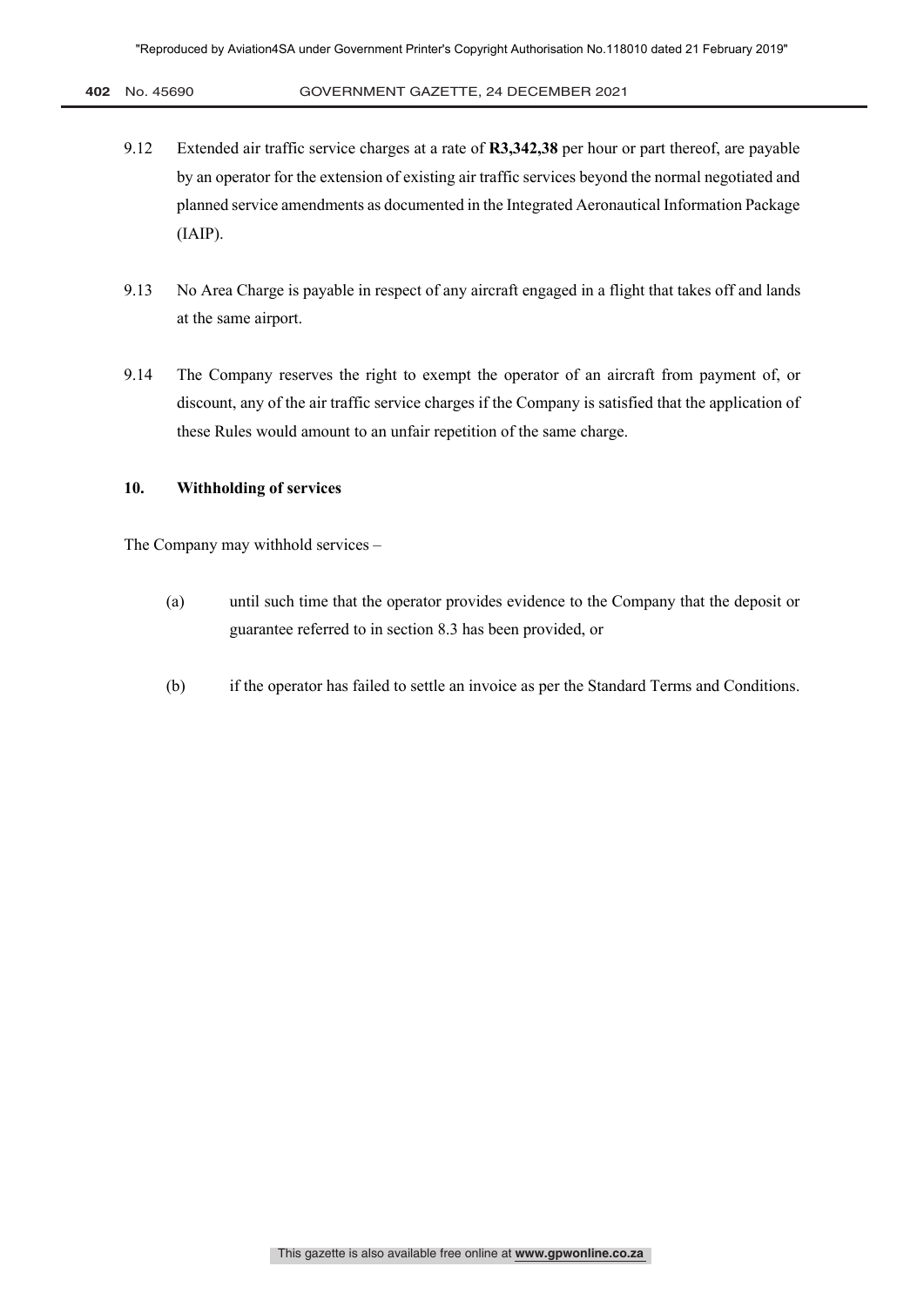#### STAATSKOERANT, 24 DESEMBER 2021 No. 45690 403

#### **APPENDIX**

#### **TARIFF FORMULAS AND COEFFICIENTS**

1. An air traffic service charge is composed of the sum of VC, BSC and FC for each discrete Aerodrome, TMA Access and Area movement undertaken, according to the following mass categories and locations:

| <b>Main Mass</b><br>Category            | Cost<br>Component | <b>Formulas &amp; Coefficients</b> |                          |                        |
|-----------------------------------------|-------------------|------------------------------------|--------------------------|------------------------|
|                                         |                   | <b>Aerodrome Charge</b>            | <b>TMA Access Charge</b> | Area Charge            |
| $FAOR \leq 5000 kg$                     | VC.               | R32.96                             | R32.96                   |                        |
|                                         | <b>BSC</b>        | R133.92/10 000.MCM                 | R133.92/10 000.MCM       |                        |
|                                         | FC.               | R70.66                             | R <sub>130.53</sub>      |                        |
| 5 000 kg $\leq$ MCM $\leq$<br>15 000 kg | VC.               | R32.96                             | R32.96                   | R32.96                 |
|                                         | <b>BSC</b>        | R133.92/10 000.MCM                 | R133.92/10 000.MCM       | R133.92/10 000.MCM     |
|                                         | FC                | R141.34/10 000.MCM                 | R26.11/1 000.MCM         | R18.73/100 000.MCM.d   |
| > 15000 kg                              | VC.               | R32.96                             | R32.96                   | R32.96                 |
|                                         | <b>BSC</b>        | R163.99/100. $\sqrt{MCM}$          | R163.99/100. VMCM        | R163.99/100. VMCM      |
|                                         | FC                | $R173.12/100.$ MCM                 | R319.75/100. VMCM        | R229.54/10 000. VMCM.d |

- 2. Each Rand-value coefficient in the table above is multiplied by
	- (a) 100% for a domestic flight;
	- (b) 100% for a regional flight: and
	- (c) 100% for an international flight,

except in the case of FCs for Aerodrome and TMA Access Charges at FAOR for aircraft with  $MCM \leq 5000$  kg where the coefficient as stated in the table applies.

3. As an illustration, assume the following flights:

#### *Example 1*

Domestic flight from FAOR to FACT, with aircraft with  $MCM = 100000$  kg and  $d = 686$  miles

- Charge = [Aerodrome Charge at FAOR + TMA Access Charge at FAOR + Area Charge + TMA Access Charge at FACT + Aerodrome Charge at FACT] x 100%
	- $=$   $[[VC<sub>Arero</sub> + BSC<sub>Aero</sub> + FC<sub>Aero</sub>] + [VC<sub>TMA</sub> + BSC<sub>TMA</sub> + FC<sub>TMA</sub>] + [VC<sub>Area</sub> + BSC<sub>Area</sub> + FC<sub>Area</sub>]$  $+$   $[VC<sub>TMA</sub> + BSC<sub>TMA</sub> + FC<sub>TMA</sub>] + [VC<sub>Aero</sub> + BSC<sub>Aero</sub> + FC<sub>Aero</sub>]$  x 100%